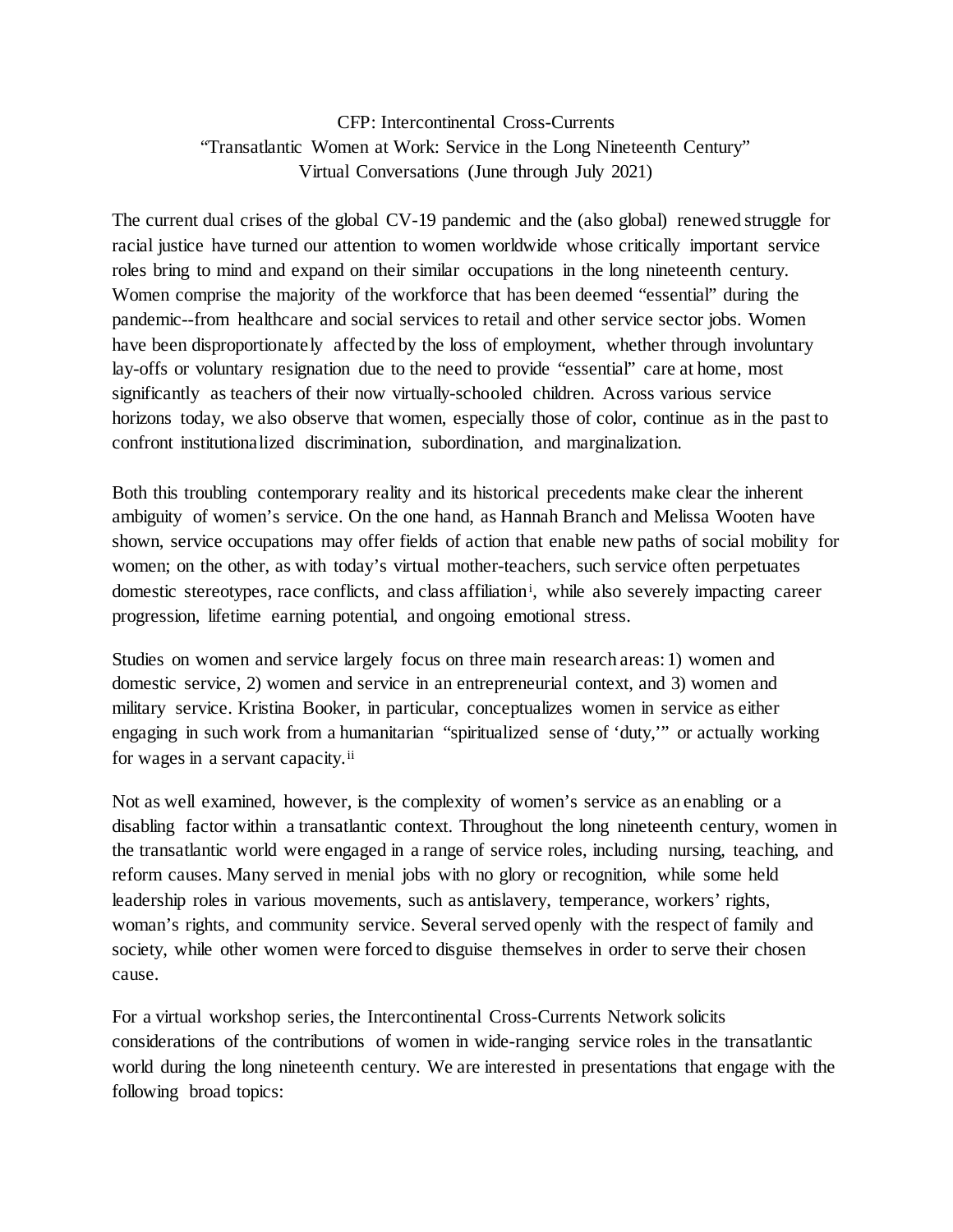Spheres of Service

- Women's wartime service and aid to the resulting populations displaced by wars
- Red Cross Societies and their important role in women's service

Politics of Service

- Service in which women covertly participated
- Social criticism directed at women who served away from home
- Women's strategies to promote their serving publicly
- Colonialism and women's service
- Rhetoric of separate spheres and women's service
- Societal value of and respect for (or lack thereof) women's service

Representation(s) of Service (literary and otherwise)

- Artistic representations of service (literary, visual, musical etc.)
- Effects of service on women's writing, art, rhetoric, and other creative endeavors
- Intertextual notions of service in a transatlantic context
- Life writing

Intersectionality and Service

- Women and race in service
- Women, wealth, and class
- Service and shared space across class, national, gendered, or racial boundaries
- Women's service as propaganda
- Notions of service in women's, sexuality, and gender studies

Scholarship of Service

- Women's service in historiography and narratives of women's service
- Archives of women's service
- Examples of women's service that has gone unacknowledged or unidentified
- Advantages and dangers of looking at women's history through the lens of service

These 90-minute conversations will take place via Martin Luther University's virtual conference system, MLUConf, in June and July 2021 (specific dates to follow). The series will launch on **Monday, June 7, at 11:30 am (EST)** with keynote speaker, **Jake Wynn**, from the Missing Soldiers Office in Washington, D.C., whom we're honored to welcome. He will discuss the humanitarian work of Clara Barton, who founded the American Red Cross in 1884.

We welcome panels, roundtables, and individual papers. For individual presentations, please provide a 300-word abstract; to propose a panel or a round table, please send a brief description of the topic and a 300-word abstract for each presenter. Email these materials to **crosscurrents@amerikanistik.uni-halle.de by March 15, 2021.** 

## **Virtual conference organizers:**

Laura-Isabella Heitz, MLU Halle-Wittenberg